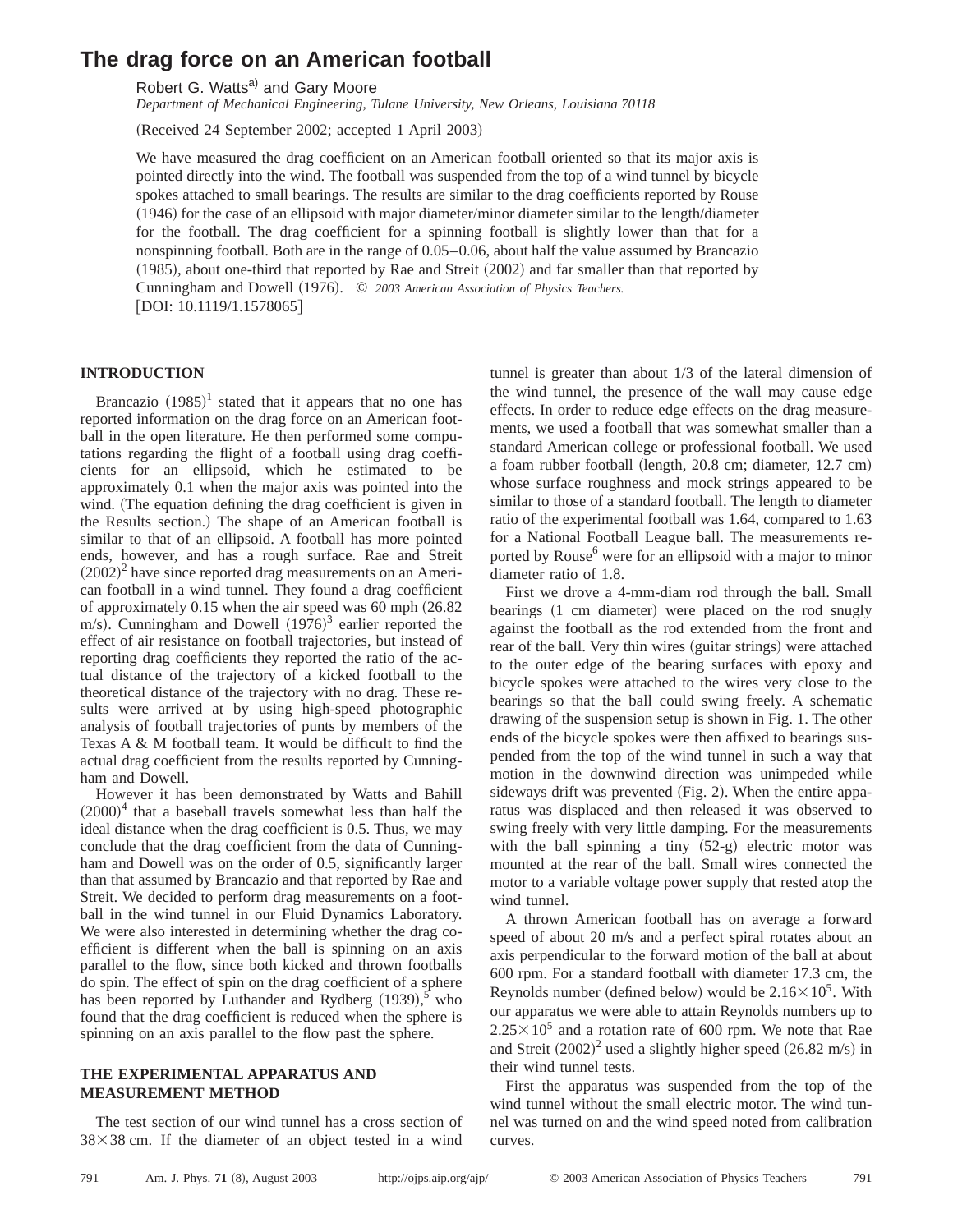

Fig. 1. Schematic of the suspension of the football and the motor.

With the wind tunnel set at a certain speed, the total drag on the apparatus could be calculated from a simple force balance,

$$
F_D + 2 f_D = W \tan(\theta),\tag{1}
$$

where  $F_D$  is the drag force on the football,  $2 f_D$  is the drag force on the supporting rods, and  $\theta$  is the angle between the supporting rods and the vertical. *W* is the weight of the entire apparatus. The supporting rods were cylinders with diameter  $1/16$  in.  $(0.00159 \text{ m})$ . The drag coefficient on a cylinder has been reported in many textbooks, so that the force  $f<sub>D</sub>$  could easily be calculated. We chose to measure it using the same method as we used to measure the drag on the football. In order to measure  $\theta$ , we attached a transparent sheet with lines traced on it to the side of the tunnel. The angle was read visually. The spin rate was measured using a stroboscope.

Data were obtained over a range of ten wind speeds. The procedure was repeated three times for each wind speed and the results averaged for each wind speed. The drag force on the nonspinning ball was nearly identical for the cases where the motor was present and absent. (At equal wind tunnel speeds we could not visually detect a difference between the



Fig. 2. Bearings in the suspension.

Table I. Raw data from the experiments.

| Speed<br>(m/s) | Angle<br>(stationary) | $F_D$<br>(N) | Angle<br>(Spinning) | $F_D$<br>(N) | $\frac{0}{0}$<br>decrease |
|----------------|-----------------------|--------------|---------------------|--------------|---------------------------|
| 2.8            | 1.0                   | 0.032        | 0.3                 | 0.009        | 73.1                      |
| 5.5            | 2.2                   | 0.065        | 1.8                 | 0.053        | 18.2                      |
| 8.4            | 3.5                   | 0.096        | 3.2                 | 0.084        | 12.5                      |
| 11.3           | 5.8                   | 0.161        | 5.5                 | 0.149        | 7.5                       |
| 13.9           | 9.7                   | 0.277        | 8.8                 | 0.247        | 11                        |
| 17             | 14.3                  | 0.428        | 13.3                | 0390         | 8.8                       |
| 19.8           | 19.7                  | 0.610        | 18.0                | 0.543        | 10.9                      |
| 22.7           | 25.0                  | 0.810        | 23.5                | 0.746        | 7.9                       |
| 25.5           | 29.2                  | 0.969        | .                   | .            | .                         |
| 28.3           | 35.7                  | 1.271        | .                   | .            | .                         |

angle  $\theta$  with and without the motor. It was certainly less than half a degree.) We then repeated the experimental method for a single supporting rod to obtain  $f<sub>D</sub>$ .

## **RESULTS**

Drag data are normally reported as a drag coefficient  $C_D$  $F_F/I/2$   $V^2$  *A*, which is a function of the Reynolds number  $Re=VD/$ , where *V* is the wind velocity, is the air density, *A* is the area normal to the flow, *D* is the diameter of the football, and is the kinematic viscosity of the air.

Raw data are given in Table I. Note that data for the spinning case were not obtained for the two highest speeds. Unfortunately, the football began to wobble at these speeds. The rotation rate was maintained near 600 rpm.

The drag force is consistently smaller when the ball is spinning. This was quite clear simply by watching the experimental procedure. If the motor was turned off after one of the runs with the ball spinning one could easily detect the angle increasing as the spin rate decreased.

Figure 3 shows three curves. The triangular data points are those that we measured for the nonspinning case. The circular data points are those that we measured with the ball spinning at 600 rpm. The solid line is taken from the textbook by Rouse and represents the drag coefficient for an ellipsoid with major to minor diameter ratio of 1.8 with its major axis toward the wind. Our measurements show that the drag coefficient used by Brancazio was probably slightly too high and those reported by Cunningham and Dowell were far too high for a football whose long axis is parallel to the flow. For



Fig. 3. Football drag coefficients.